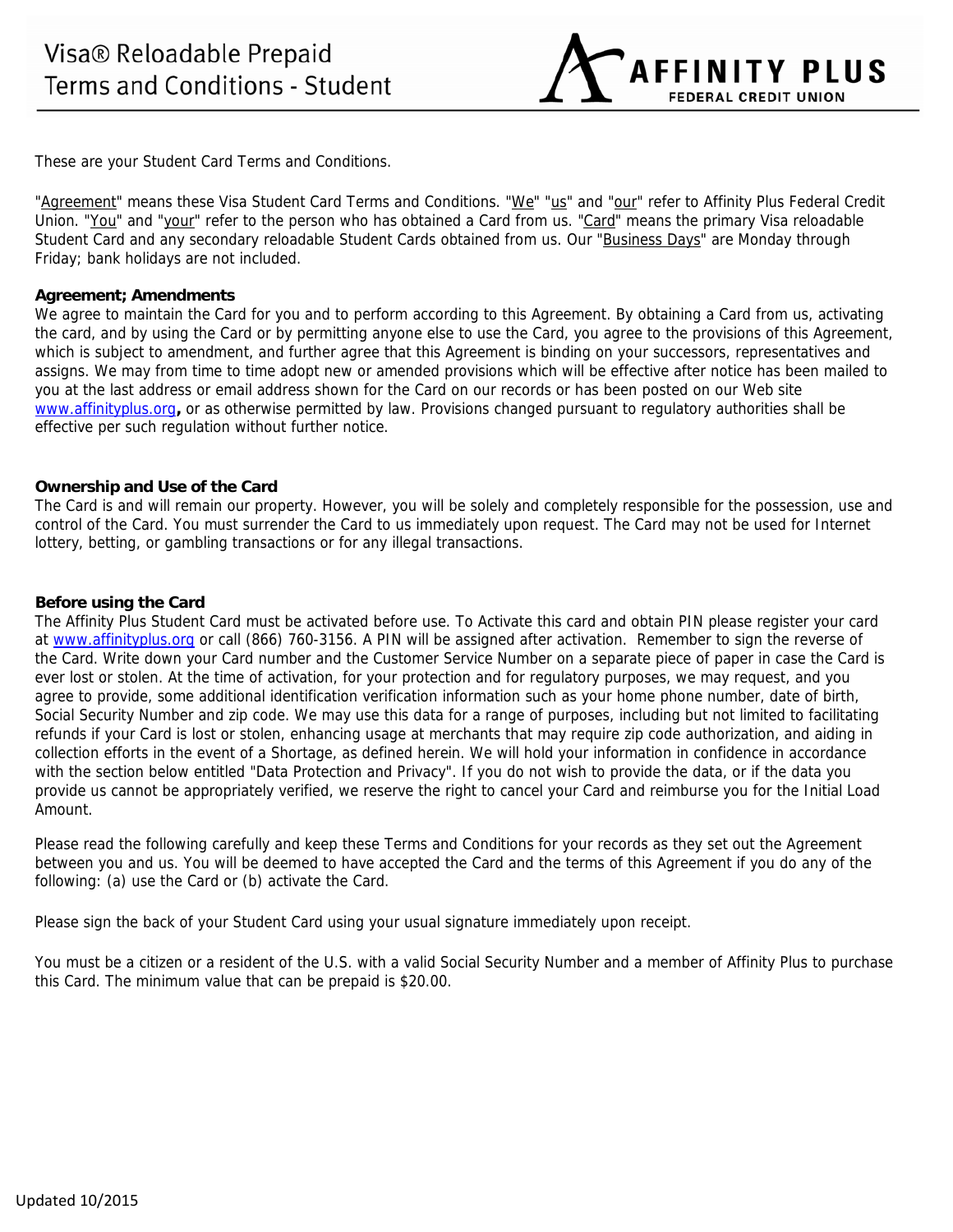

## **Using Your Card**

The VISA Student Card is a prepaid, reloadable stored-value card. It is neither a credit card, nor a NCUA insured deposit account. This card is issued by Affinity Plus Federal Credit Union; pursuant to a license from Visa U.S.A, Inc. your Card allows you to access your prepaid funds at ATMs, which display the Visa brand. You may also use your card at merchants who accept VISA debit cards worldwide.

The maximum value credited to the Student Card on issue is limited to \$5,000.00, and no more than \$5,000.00 can be available for use on the Card at any one time.

Activate your Card by calling toll-free, (866) 760-3156 or visit us online at www.affinityplus.org. You will be required, for validation purposes, to provide personal information. During activation you will be given a Personal Identification Number (PIN). You may also select your own PIN. You will need your PIN to access cash from ATMs and to use at Interlink merchants. Be sure to choose a PIN with a number that, while easy for you to remember, may be difficult for someone else to guess. You may use your Card after activation.

The Card is non-transferable. The person whom the card is purchased for is the only person authorized to use the Card. Please do not give your Card to anyone else to use.

You are responsible for all authorized transactions made with this additional Card. Only the purchaser can load funds to the account.

You may only use the Card when there is a balance available on the Card and only up to the amount left on the Card and any transaction fee due. All use at an ATM or for purchases will be deducted from your Card, including any transaction fees. Any transaction made that exceeds the available balance will be declined.

Some Interlink and VISA merchants may, subject to limits, allow you to use your Card for cash-back on purchases and cash may be advanced at a Visa affiliated financial institution.

When you use your Card at an automated gas station pump you will require a minimum of \$75.00 available credit on the Card to enable gas to be dispensed (It may take up to 24 hours before any unused amount is available to spend due to the way in which the transactions are processed). If your available balance is less than this, please pay the attendant in the gas station.

If you use the Card to make a telephone call this can require of minimum credit of \$50.00.

If you use your Card to purchase meals or drinks many restaurants and bars factor a tip into the price of up to 20% when pre-authorizing Card purchases but you will only be debited with the actual amount you spend. Hotels and cruise liners operate a similar policy, usually 15%.

Should you use your Card to pre-authorize a hotel reservation any amount requested in a pre-authorization will not be available to you to spend using the Card, although you will only be finally debited with the actual amount you spend. If three days elapse without you authorizing an amount any pre-authorization will be cancelled and this will be available to you.

Automobile rental businesses likewise add 15% to the rental to allow for any additional expenses and mail order companies often add a similar amount for potential shipping costs although the amount finally debited will be as the final bill.

When making a purchase on the phone, by mail or online the account information you provide must be the same account information as registered for the Card and a difference may lead to a declined authorization.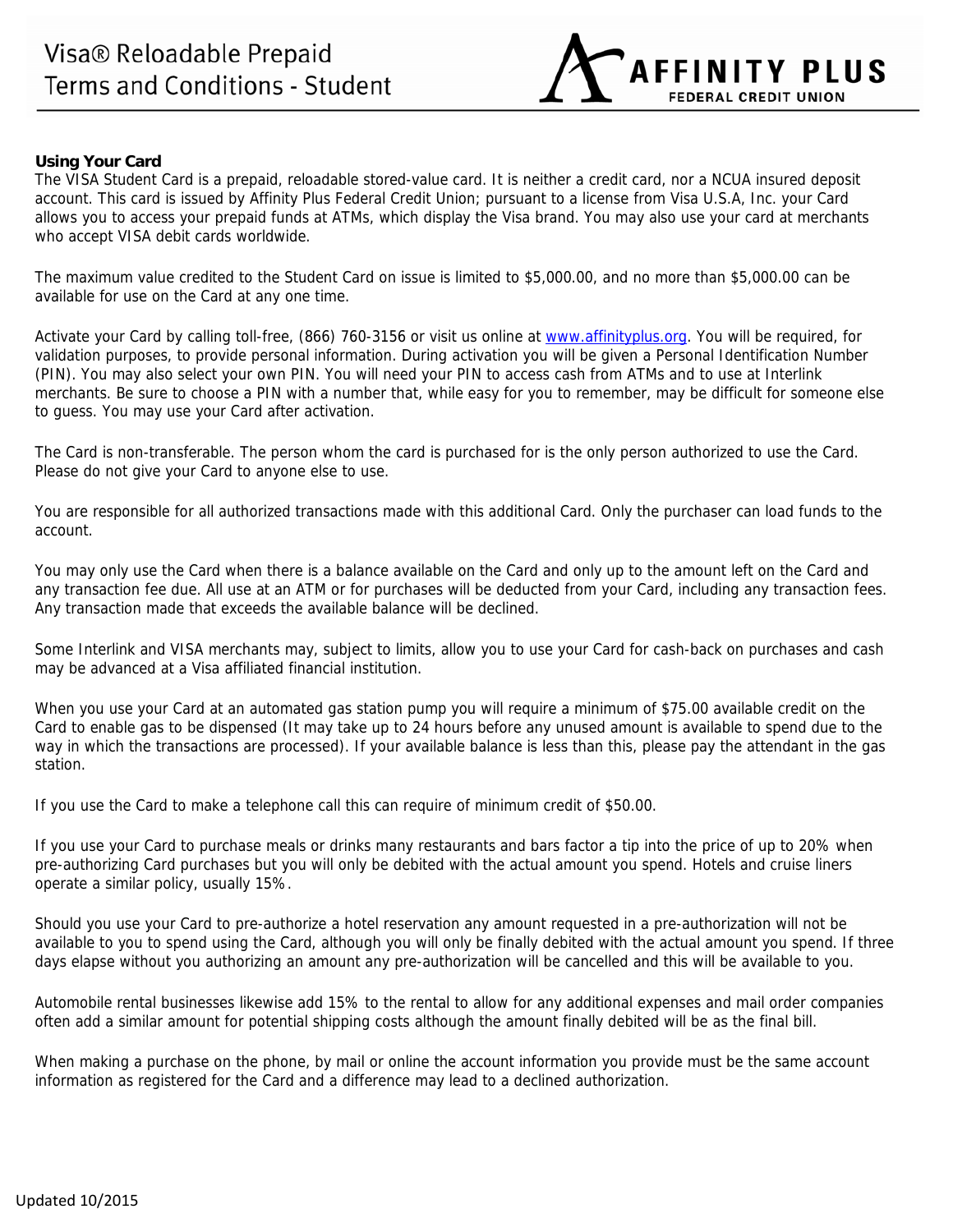If you use the Card to buy goods and you want to use some other method of payment for part of the cost please advise the store in advance and use the Card first before paying any balance by other means. We do not guarantee that the establishment will fulfill this request.

**AFFINITY PLUS** 

**FEDERAL CREDIT UNION** 

Your Card will expire on the date embossed on the front of the Card, which will be not less than 36 months after you purchased the Card. Your card will not reissue.

The Card is our property and we may revoke the Card at any time without cause or notice. You must surrender a revoked Card and any Additional Card and you may not use an expired or revoked Card. Upon revocation any amount remaining in your Card account, after deducting all applicable fees, will be returned to you.

You will notify us promptly within a reasonable time if the Card is lost or stolen. A replacement Card will be issued for the balance remaining on the Card at the time it is reported lost or stolen (subject to unauthorized use of the Card as set out below).

We may change the terms of this Agreement or any features of the Card, and we will give you notice of any such change required by law.

Any entity honoring the Card is required to obtain approval or authorization for any transaction. The balance available for authorizing transactions with the Card is the lesser of your available balance or any dollar limitation disclosed for the transaction being performed. You may use your Card only in the manner and for the purposes authorized by this Agreement.

You do not have the right to stop payment on any purchase transaction originated by use of the Card. We are not responsible for any injury to you or to anyone else caused by any goods or services purchased or leased with your Card. If you are entitled to a refund for any reason for goods or services obtained with a Card, you agree to accept credits to your Card in place of cash.

We may suspend access to your Card if we notice excessive use of your Card or other suspicious or potentially illegal activities. Access will be reinstated once we have notified you, clarified the situation and rectified any problems.

## **PIN Protection**

You agree to take all necessary steps to protect your PIN and never disclose your PIN to anyone. For security purposes never write your PIN on the Card and never carry a record of your PIN in your purse or wallet. If you permit someone else to use your Card and you give that person your PIN, we will treat this as if you have authorized this person to use your Card and you will be responsible for any transactions initiated by such person with your Card.

We advise that any person to whom you may give an additional Card should be advised to treat the PIN for that Card in the same manner.

## **For Your Safety When Using an ATM, Please Observe the Following**

If the ATM you are using is inside a building, close the entry door completely upon entering. Individuals who have a legitimate need to gain access to an ATM should have an access device. Put withdrawn cash in a secure place before stepping away from the ATM. Be aware of your surroundings. If you believe you are being watched or followed, cancel your transaction; then go to a well-populated area. If necessary, call the local police. Do not write your PIN on or near the Card. Do not give your PIN to anyone else. In case of an emergency, call 911.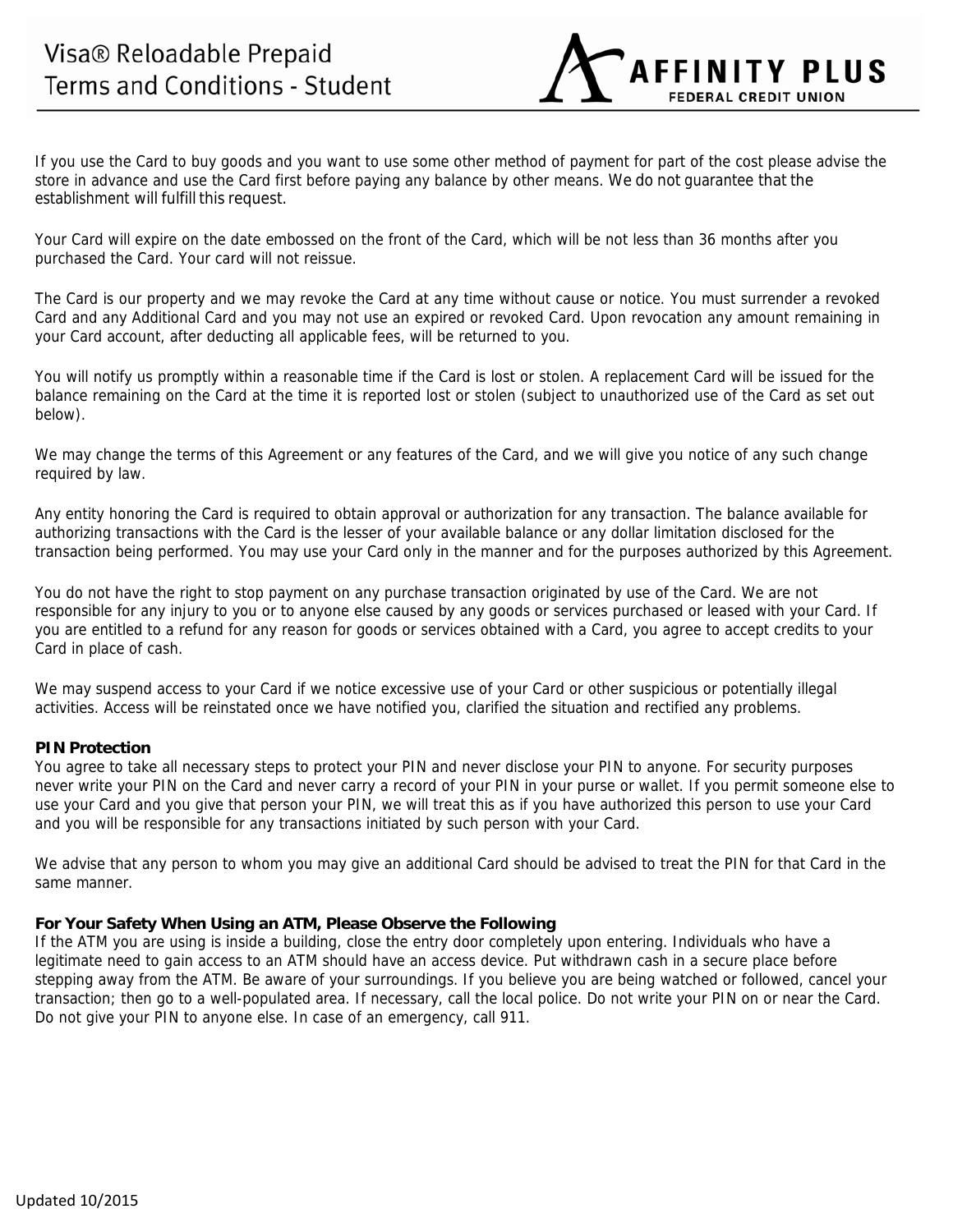

# **Card Activity Information**

You can review your Card balance and the last 5 transactions activity records by calling toll-free (866) 901-8090 or by visiting www.affinityplus.org where full details of all transactions are available free of charge.

This information is available to you 24 hours a day, 7 days a week. Your Affinity Plus VISA Student Card account number and some of the information requested when you ordered the Card are required for authentication.

### **Card Reloading**

You can add value of at least \$20.00 on your Student Card by making a payment at your local Affinity Plus branch. Student Cards have unlimited reload capabilities.

You can also add value at www.affinityplus.org or by calling toll free 1-866-760-3156 by initiating funds transfer from your designated funding account. Funds may not be available for immediate use after you have initiated the transfer.

#### **ATM Usage**

The frequency, amount, and timing of cash withdrawals made from ATMs; may be limited by the ATM operator. ATM use is subject to a transaction withdrawal limit of \$5,000.00 or 15 withdrawals per 24-hour period. There may be other limitations on the types, frequency, and timing of cash withdrawals established by us from time to time, without notice, for security purposes.

In addition to our ATM withdrawal fee described below, an additional fee may be imposed by an ATM operator when you initiate a withdrawal or balance inquiry and by any ATM network used to complete the transaction. This surcharge may not be notified to you in advance and will be deducted from the Card.

### **Student Card Account Fees and Charges**

**Card Fee - \$4.95** if purchaser is a member and orders from a local branch, over the telephone or online. Express delivery fee is \$15.00.

**Reload Fee - \$0.00** to reload funds onto your Visa Prepaid Card.

**ATM Fee -** There is not an ATM transaction fee assessed to the card but the ATM itself may charge a fee for withdrawal within the US and overseas. There is a **1.00%** transaction fee of transaction amount when used overseas.

**Bank Cash Advance Fee -** There is a **\$0.00** fee per withdrawal in the US and elsewhere in the world.

**Account Maintenance Fee –** There is no monthly or annual maintenance fees with our card.

**Overdraft Fees –** There are no overdraft fees with our card.

**Foreign Exchange:** If a card transaction is made in a currency other than that loaded on the Card, the amount will be converted into the appropriate currency at an exchange rate on the day the transaction is processed. The exchange rate used is the wholesale money market or the government-mandated rate increased by 1% (including the VISA handling charge of 1%).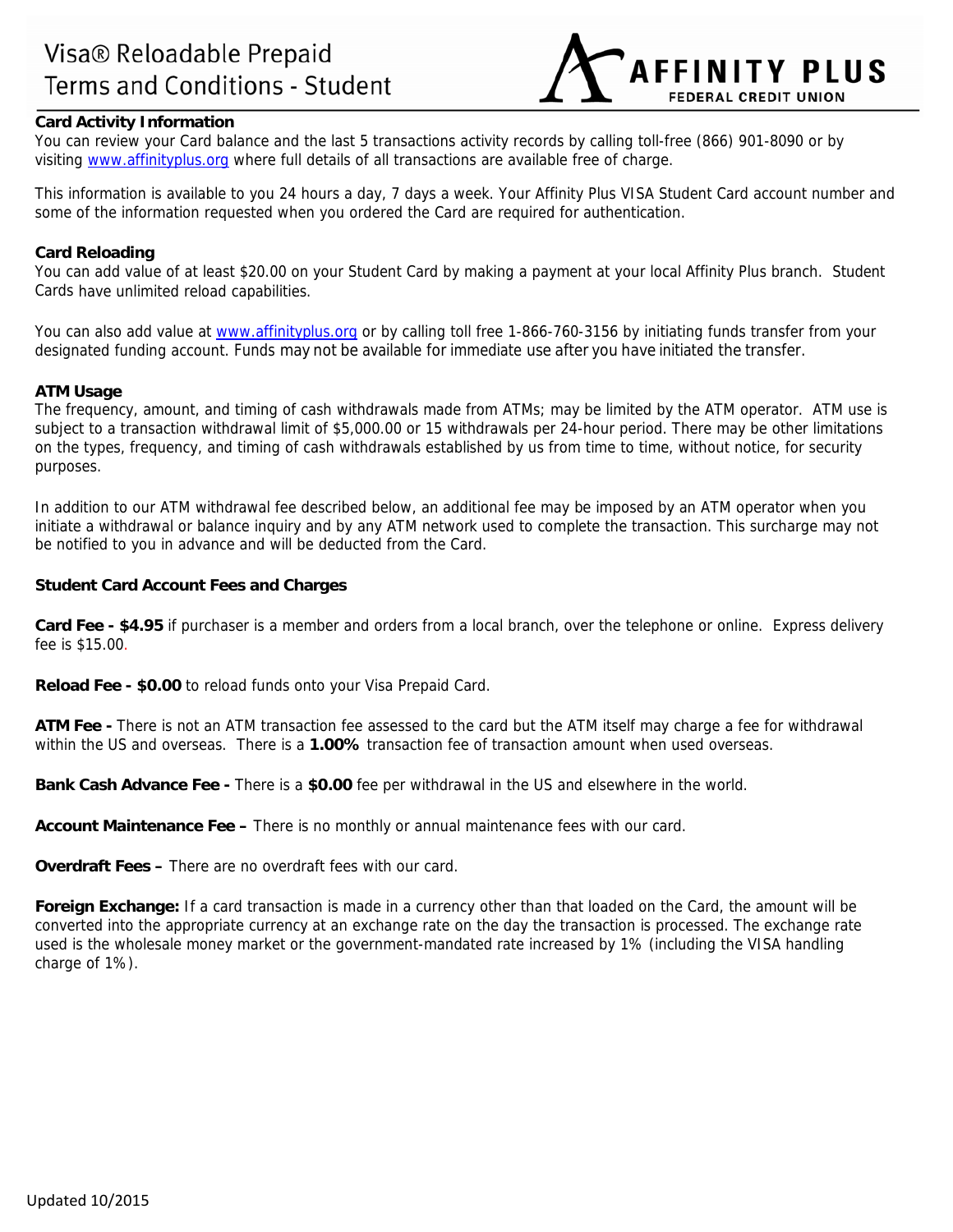

# **Our Liability**

If we do not complete a transfer from the Card on time or in the correct amount according to these terms and conditions we will be liable for your losses or damages. However there are some exceptions. We will not be liable, for instance:

If through no fault of ours, an ATM or merchant refuses to honor the Card.

If through no fault of ours, you do not have enough money available on your Card to make a withdrawal or purchase.

If the terminal or system was not working properly and it was known about when the transaction started.

If circumstances beyond our control (such as flood or fire) prevent the transfer, despite reasonable precautions that we have taken.

Other exceptions stated in these terms and conditions.

## **Errors or Questions**

If you think there is an error involving a transaction made with your Card such as a purchase you didn't make or an incorrect amount charged to your Card, please call us at (866) 760-3156, e-mail us at www.affinityplus.org or write to us at: Cardholder Services P.O. Box 550578 Ft. Lauderdale, FL 33355. If you tell us orally, we may require that you send your claim or question in writing within 10 business days.

We must hear from you no later than 60 days after the transaction is posted to your account. Tell us your name and Card number. Describe the error or the transaction you are unsure about, and explain as clearly as you can why you believe it is an error or why you need more information. Tell us the dollar amount of the suspected error.

Generally, we will tell you the results of our investigation within 10 business days after we hear from you and will correct any error promptly. If we need more time, however, we may take up to forty-five (45) calendar days to investigate your complaint or question. If we decide to do this, we will re-credit your Card within 10 business days for the amount you think is in error, so that you will have use of the money during the time it takes us to complete our investigation. If we ask you to put your complaint or question in writing and we do not receive it within 10 business days, we may not re-credit your Card.

If we decide that there was no error, we will send you a written explanation within 3 business days after we finish our investigation and any credit made under the preceding paragraph must be repaid by you. You may ask for copies of documents that we used in our investigation.

## **Unauthorized Use of Your Card**

Our zero liability policy may protect you from liability for certain unauthorized transactions. Under our zero liability policy, unless you have been grossly negligent or have been engaged in fraud, you will not be liable for any unauthorized transactions made with your lost or stolen Card. If you are grossly negligent or have engaged in fraudulent conduct, you could lose all the money in your account. A transaction is unauthorized if it is not initiated by you, you did not give permission to make the transaction and you do not benefit from the transaction in any way. Any unauthorized transactions will be re-credited to your Card in 5 business days.

Also, if your account history has transactions that you did not make, tell us at once by calling, toll-free, (866) 901-8090. If you do not tell us within 60 days after the transaction was posted to your account, you may not get back any money you lost if we can prove we could have stopped someone from fraudulently using the Card if you had told us in time. If we believe that a good reason kept you from telling us, we will extend the time periods.